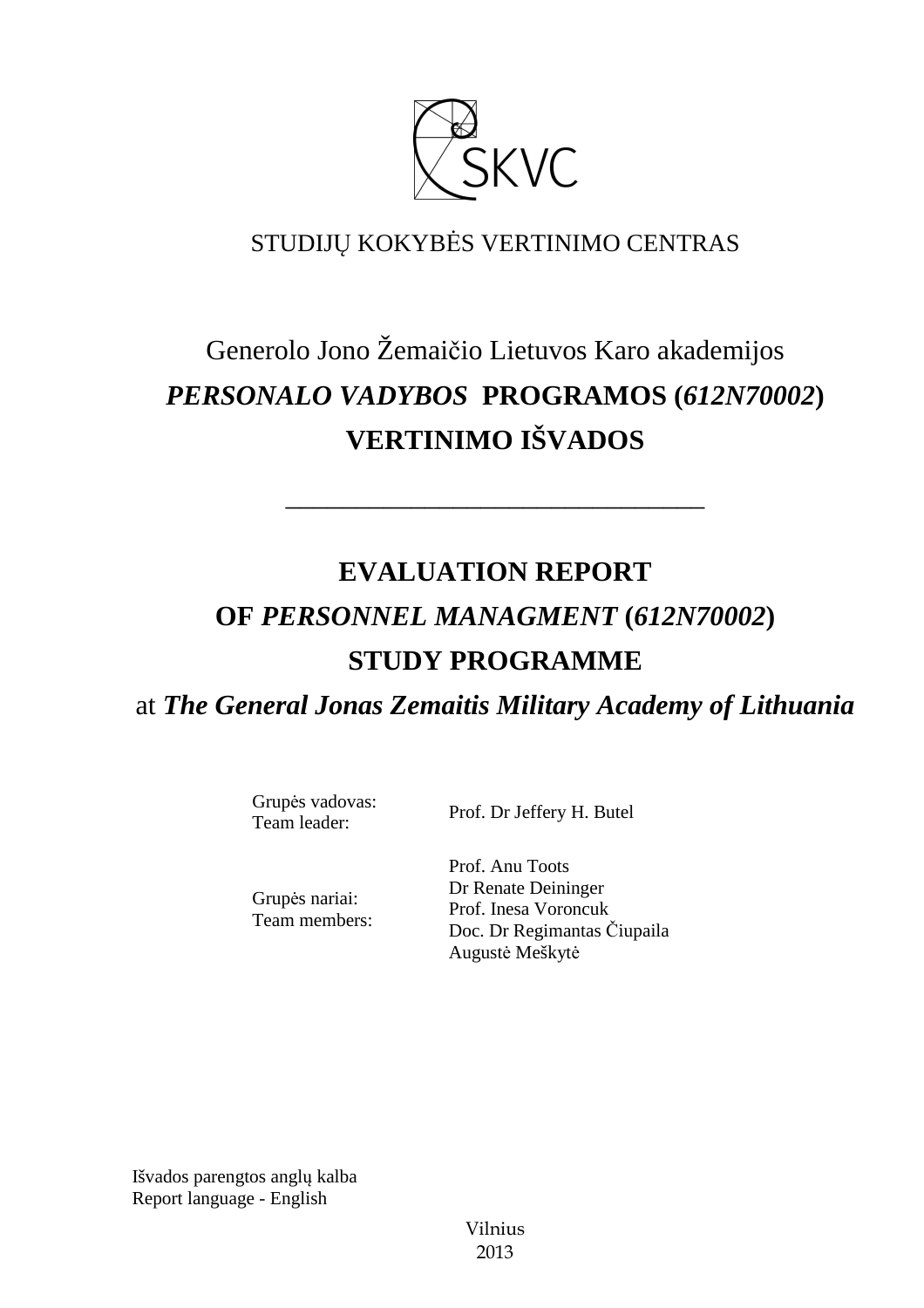# **DUOMENYS APIE ĮVERTINTĄ PROGRAMĄ**

| Studijų programos pavadinimas                           | Personalo vadyba                  |
|---------------------------------------------------------|-----------------------------------|
| Valstybinis kodas                                       | 612N70002                         |
| Studijų sritis                                          | Socialiniai mokslai               |
| Studijų kryptis                                         | Viešasis administravimas          |
| Studijų programos rūšis                                 | Universitetinės studijos          |
| Studijų pakopa                                          | Pirmoji                           |
| Studijų forma (trukmė metais)                           | Nuolatinė (3,5); ištęstinė (5)    |
| Studijų programos apimtis kreditais                     | 216                               |
| Suteikiamas laipsnis ir (ar) profesinė<br>kvalifikacija | Viešojo administravimo bakalauras |
| Studijų programos įregistravimo data                    | 2009-08-31                        |

### **INFORMATION ON EVALUATED STUDY PROGRAMME**

–––––––––––––––––––––––––––––––

| Title of the study programme                           | <b>Personnel Management</b>              |
|--------------------------------------------------------|------------------------------------------|
| State code                                             | 612N70002                                |
| Study area                                             | <b>Social Sciences</b>                   |
| Study field                                            | <b>Public Administration</b>             |
| Kind of the study programme.                           | <b>University Studies</b>                |
| Study cycle                                            | First                                    |
| Study mode (length in years)                           | Full-time $(3,5)$ ; Part-time $(5)$      |
| Volume of the study programme in credits               | 216                                      |
| Degree and (or) professional qualifications<br>awarded | <b>Bachelor of Public Administration</b> |
| Date of registration of the study programme            | 2009-08-31                               |

## Studijų kokybės vertinimo centras

The Centre for Quality Assessment in Higher Education

©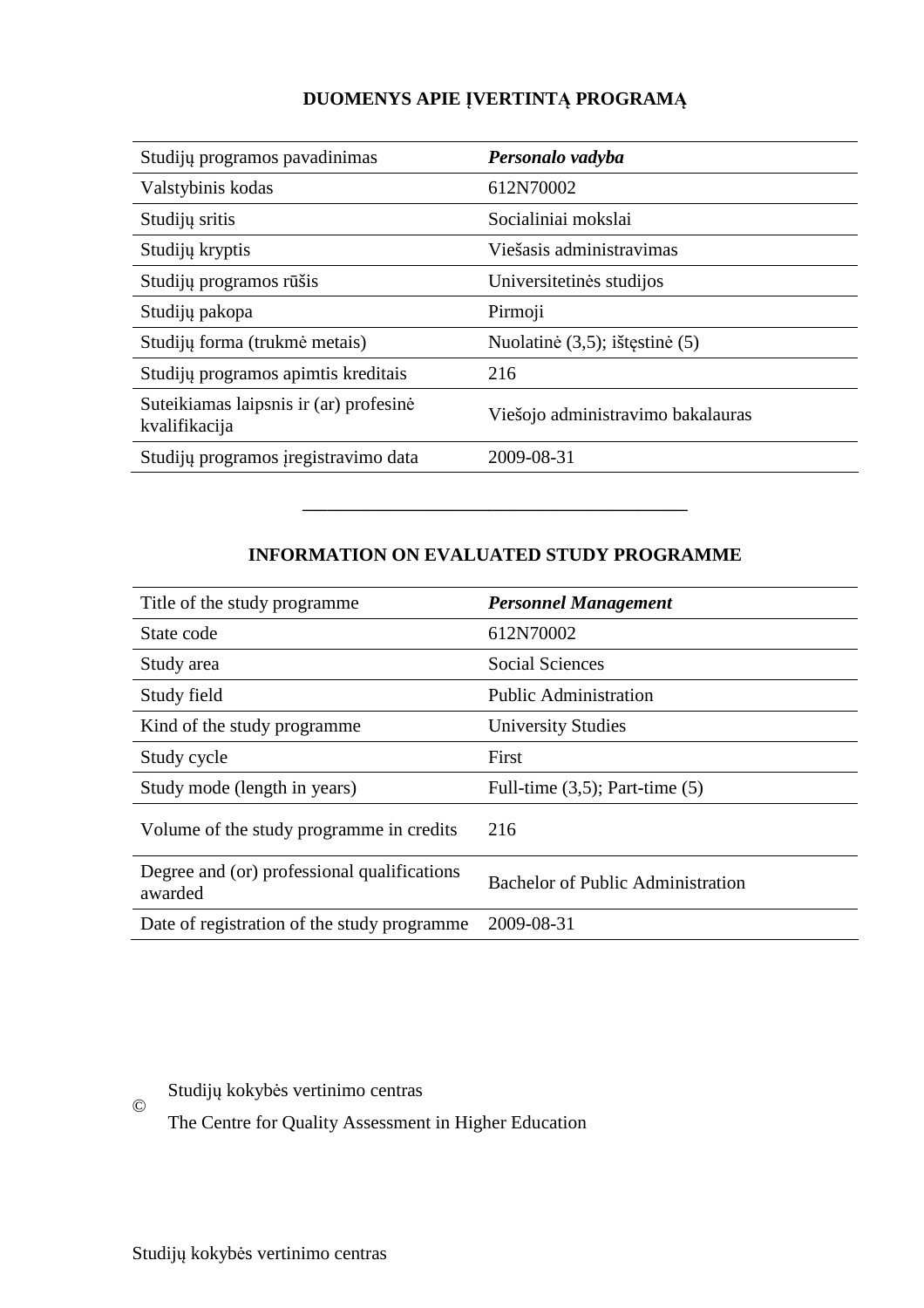# **CONTENTS**

| $\mathbf{I}$ . |  |  |  |  |
|----------------|--|--|--|--|
| $\Pi$ .        |  |  |  |  |
|                |  |  |  |  |
|                |  |  |  |  |
|                |  |  |  |  |
|                |  |  |  |  |
| 5.             |  |  |  |  |
| 6.             |  |  |  |  |
|                |  |  |  |  |
|                |  |  |  |  |
|                |  |  |  |  |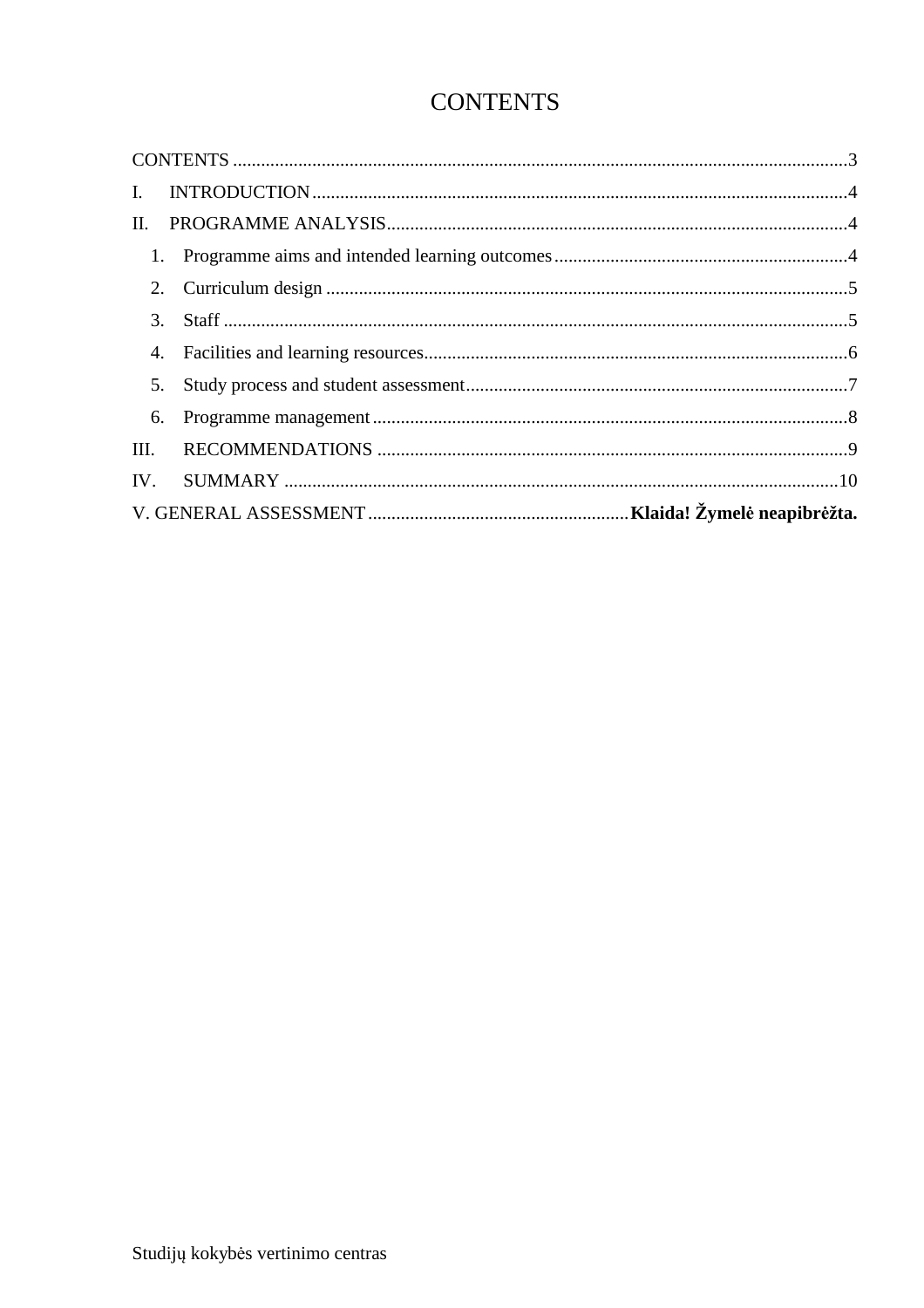#### I. INTRODUCTION

The Academy is the only higher education institution in Lithuania preparing officers for the Lithuanian Armed Forces. It aims to provide high-quality university education in conjunction with military education and training. The Academy's highest body, Senate, links the Academy with the Ministry of National Defence. Below that, Council has ultimate responsibility for internal issues. There are four subordinate structural units: Science and University Education, Military Training, Cadet Battalion and Logistics. This structure is designed to coordinate university and military studies. The programme being assessed is located within the Department of Management. The programme is administrated by the Vice-Rector for Studies and Research.

The programme is delivered, monitored and evaluated by three institutional units: the Division of Studies, the Department of Management and the Study Programme Committee for Social Sciences. The Division of Studies is responsible for monitoring the quality of the provision. It collects, collates and analyses information on the study process and results. This information and the evaluation of it are presented to Senate, Academy administration and relevant departments.

The programme was given full accreditation by an external evaluation panel in 2004. In 2007 an internal quality assessment led to more clearly defined required competences for graduates. The current evaluation was conducted in May 2013 by a panel of experts from the United Kingdom, Austria, Estonia, Latvia and Lithuania, including a representative of employers and a student representative. During the site visit the Panel met administrative staff, teachers, current students, alumni and employers, reviewed teaching accommodation and learning resources, and scrutinised student work.

#### II. PROGRAMME ANALYSIS

#### *1. Programme aims and intended learning outcomes*

The programme was designed for persons completing their secondary education and wishing to pursue a career in the Lithuanian Armed Forces. The programme combines academic and military education at the same time as seeking to prepare public administration specialists who understand public administration policy and functions and are capable of thinking critically, assessing and implementing personnel development strategies in public institutions, including the military. The aims and programme description are clearly stated and published on the Academy's website.

The intended learning outcomes seek to provide students with the knowledge and abilities which are necessary for understanding, analysing and assessing the functioning of public administration. The programme aims and intended learning outcomes are based on the perceived needs of graduates during their military career, as set out by the Ministry of Defence, and subsequently in civilian life.

The programme follows Lithuanian regulations for higher education to ensure that the aims and intended learning outcomes are consistent with the type and level of the award. Thus, the intended learning outcomes are set appropriately at bachelor's level and graduates are expected to be familiar with and understand theory and practice and be able to apply these in their careers.

The programme provides an holistic approach to public administration and includes subjects such as information management systems, law and finance management. Although the programme title is Personnel Management, graduates are awarded a degree in Public Administration. The balance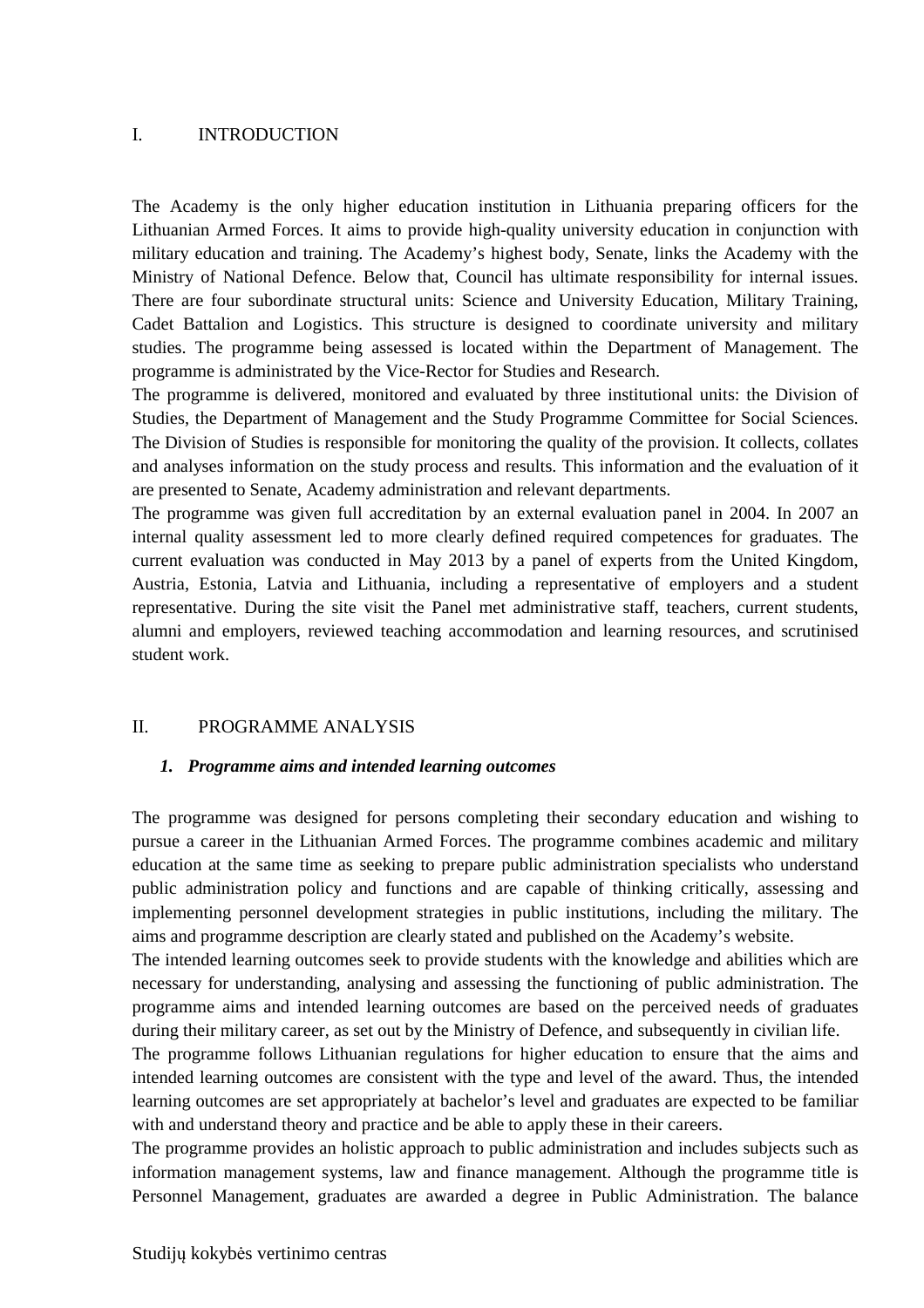between these two subject areas needs to be reviewed to ensure greater congruency between programme title, intended learning outcomes, content and the name of the final award.

### *2. Curriculum design*

The curriculum comprises 216 ECTS spread over seven semesters in the full-time mode and 10 semesters in the part-time mode. The number of modules taken does not exceed seven in any semester. The ECTS per semester is 30 for full-time studies and 20-25 for the part-time studies. This meets legal requirements.

The curriculum structure is clear and the sequence of subjects is logical and not repetitive. Teachers liaise to avoid unintended overlap and repetition. There is clear progression through the years of study.

The component courses provide a basic overview of the subject consistent with the type and the level of the subjects.

To better reflect the title of the award some additional content is needed. This, for example, could include public administration organisation theory, basics of public policy, local self-government and public management, and European Union governance. A variety of teaching and learning methods, including lectures, problem-based learning, case-studies and presentations, is employed. These, and associated assessment methods, are well-designed to facilitate students' achievement of the intended learning outcomes.

The programme is divided into three parts: General university education (20 ECTS), study subject in the field of Public Administration (169 ECTS), optional subjects (12 ECTS) and two work placements (15 ECTS) in the fourth and seventh semester. The programme's intended learning outcomes cover knowledge and its application, research skills, subject-specific skills, social skills and personal skills. However, external stakeholders and students feel that opportunities for students to gain more practical experience could usefully be extended.

The content of the subjects reflects the latest achievements in science. However, the Academy needs to enhance its support for teachers' research activities which are directly related to the programme to ensure that the programme continues to reflect current norms. Research could be enhanced by wider access to, and use of, literature in English, and increased staff exchanges with foreign institutions. The final theses show that students are able to reflect the latest achievements in science although their use of references in English could be extended.

## *3. Staff*

Teaching staff are well qualified. There are 32 teachers: 10 professors, 15 associate professors and seven lecturers. During the period 2008-2012 the number of professors doubled and the number of associate professors tripled. The academic qualifications of staff significantly exceed legal requirements set for bachelor programmes. The teaching experience of staff meets legal requirements but is variable. In most cases it exceeds 10 years, but often includes work in non-tertiary education.

All teachers teach subjects related to their academic degree and research profile. Staff members who met the Panel demonstrated good English language skills. Around half of the teachers are employed part-time and work in other universities. Their work contracts and qualification assessment procedures are similar to full-time staff. Employing competent teachers from other universities ensures the best quality of teaching and brings broader and different approaches to the programme. New perspectives are also provided by visiting foreign lecturers. Although, typically, they deliver a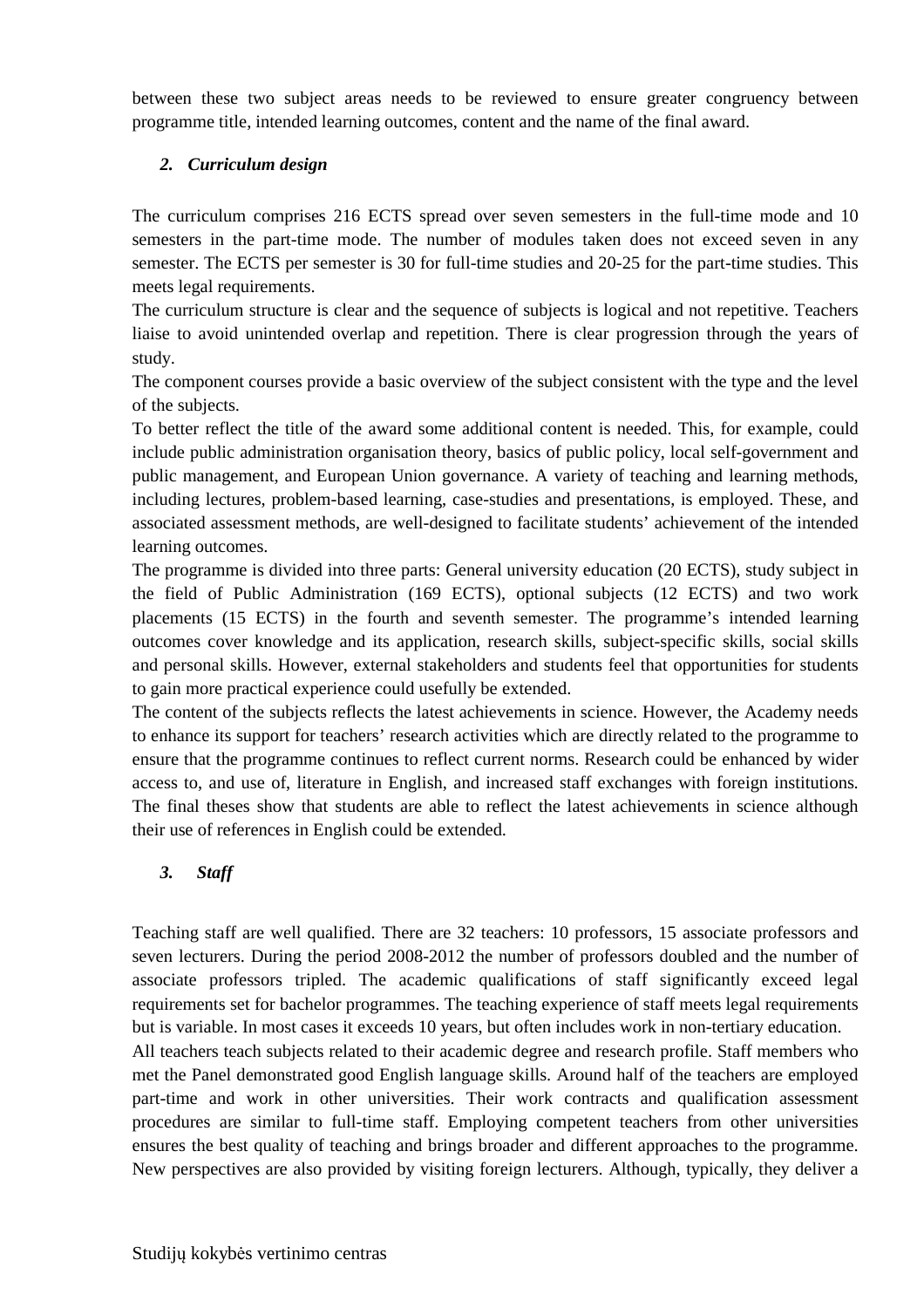single lecture, they are highly ranked military professionals from various countries including China, Denmark, UK and USA.

The teacher-student ratio is favourable and teachers' workload is not heavy. Approximately 330 students are currently on the programme, giving a teacher- student ratio of 1:10. Typically, a teacher supervises three theses and delivers four lecture courses per year. All staff have weekly office hours when they are available to students for consultations. There is considerable communication outside these times, by e-mail and telephone. Students report that teachers are easy to contact and very responsive.

The age structure of the academic staff has been skewed towards the upper end. For example, the average age of associate professors and lecturers in 2012-13 was 50 years. However, recently, several younger teachers have joined the Department and the average staff age is falling. Vacancies are filled through open competition.

The Academy requires continuous improvement of professional competences and teachers' achievements are assessed every five years. Teaching quality is enhanced through classroom observations by colleagues and the sharing of best practice. Where there is cause for concern, teaching observations are conducted formally by the Department. There are numerous opportunities for professional development, but their take-up is variable. Around one-third of staff have participated in conferences abroad and considerably more in conferences held in Lithuania.

In developing their professional capabilities teachers receive some support from the Academy. English language courses and advice on preparing courses in English for ERASMUS students are highly appreciated. However, the criteria for provision of financial support for staff development activities such as conference participation could be more transparent.

The Academy runs its own scientific journal in cooperation with Lithuanian and foreign universities and many academic staff have an excellent publication record, including articles in highly-ranked peer-reviewed academic journals (indexed in Thomson Reuters. However, others, including senior staff, have a very modest research and publication record. Over the period 2005-12 teachers undertook five applied research projects directly related to the programme, four of which were financed by the Ministry of Defence. There have been other projects but not directly relevant to the programme. The Academy is advised to encourage and support more research directly related to the programme to provide it with a firm academic underpinning.

#### *4. Facilities and learning resources*

Classrooms are appropriate for the numbers of students and the nature of the activity taking place. There are 58 classrooms including four with between 24 and 32 computer workstations. Some rooms have been recently renovated; the remaining rooms are scheduled to be refurbished. The budget for improving the infrastructure increased in 2013 and it is intended that it will in 2014. For individual work students can use the library which is located on two floors: one for books and another for periodicals and encyclopaedias. There are also two reading rooms with some seven or eight computers available to students. The number of computerised workplaces is adequate; most students prefer to use their laptops.

The present computer provision is, in general, satisfactory. There are sufficient PCs, but faster machines are needed for work with some special software programs, such as SPSS. The Academy is dependent on the Ministry of Defence for upgrading of the hardware and software. In addition to standard Windows packages there are programs for English language teaching (English Plus and Tell Me More) and for statistical analysis (SPSS). The internet can be accessed on all computers and Wi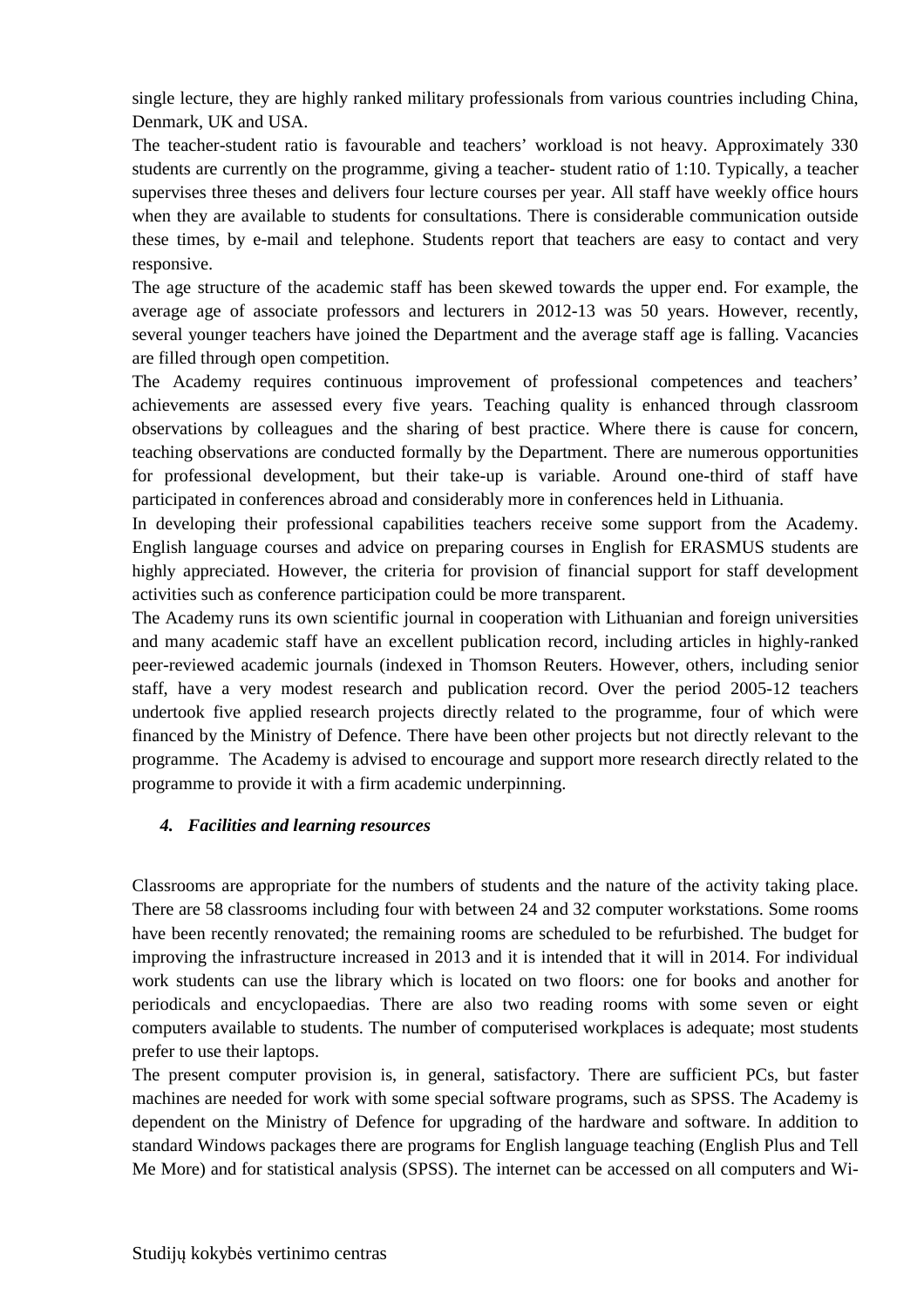Fi is available everywhere on campus. The Academy has its local server for sharing learning materials and delivering distance learning.

Students undertake two types of work-placement, military and civil. These are well organised and provide an appropriate learning experience in both a military and civil environment. Military placements take place in military units while civilian placements take place in public governmental institutions, at national, regional and local level. Students are well-supported in identifying appropriate work placements and provided with supporting materials to maximise the benefits they derive from these experiences. Where possible, civil placements take place in students' home municipalities.

The Academy's library provides students with all the necessary materials for their studies and includes specialised literature for warfare, political science and leadership. In addition, cadets can use the Mykolas Romeris University Library and online resources. Subjects related to personnel management and public administration comprise a relatively small part of the Academy's work and purchasing access to e-books is not a priority. However, all major online full text academic journal databases are available, although EBSCO is not very popular among students. Teachers should encourage students to make wider and more regular use of academic databases that facilitate improved English language skills.

The stock of major texts in Lithuanian and English is good; in personal management, around 80% of books are in English. New publications are added to the library twice a year in accordance with teachers' requests. As a rule, all requests are fulfilled. Textbooks and methodological guidelines prepared by the teachers are available online for the students inside and outside of the Academy.

#### *5. Study process and student assessment*

The admission requirements are fair and appropriate and follow government regulations. Entrants' secondary education must include successful final examination performance in history, a foreign language and mathematics. In addition to a prospective entrant's competitive examination score, selection takes in to account a candidate's suitability for a military career.

Intake to the full-time mode comprises one or two groups annually; there has been no recruitment to the part-time mode since 2006. The number of applications has decreased annually, from 189 in 2008 to 113 in 2012. The number of students accepted has fallen from 32 in 2008 to 21 in 2012, although the latter represents an upturn from 2009 and 2010. The Academy considers that this reflects national circumstances rather than dissatisfaction with the programme.

Lectures are delivered in the morning: and the afternoon is set aside for self-study. However, the time for self-study is often used for military, rather than academic, activities. The result is that students' academic performance often suffers. However, since student groups comprise between 10 and 22 students teachers are able to offer personal attention and identify and address any specific learning needs of their students.

Students' participation in research activities is limited. This is due, in part, to the demands placed on them by their military training. During the sixth semester students are involved in research and writing of their final thesis. Students choose from a list of final thesis topics recommended by the Department which reflects current research being undertaken in the Department. Students are allocated an academic adviser whose research activities are in an appropriate area.

International student mobility is available for full-time students only. The mobility of full-time students is restricted by the demands of military training. In addition, there are few European military institutions of higher education with similar programmes, suitable for the Academy's students,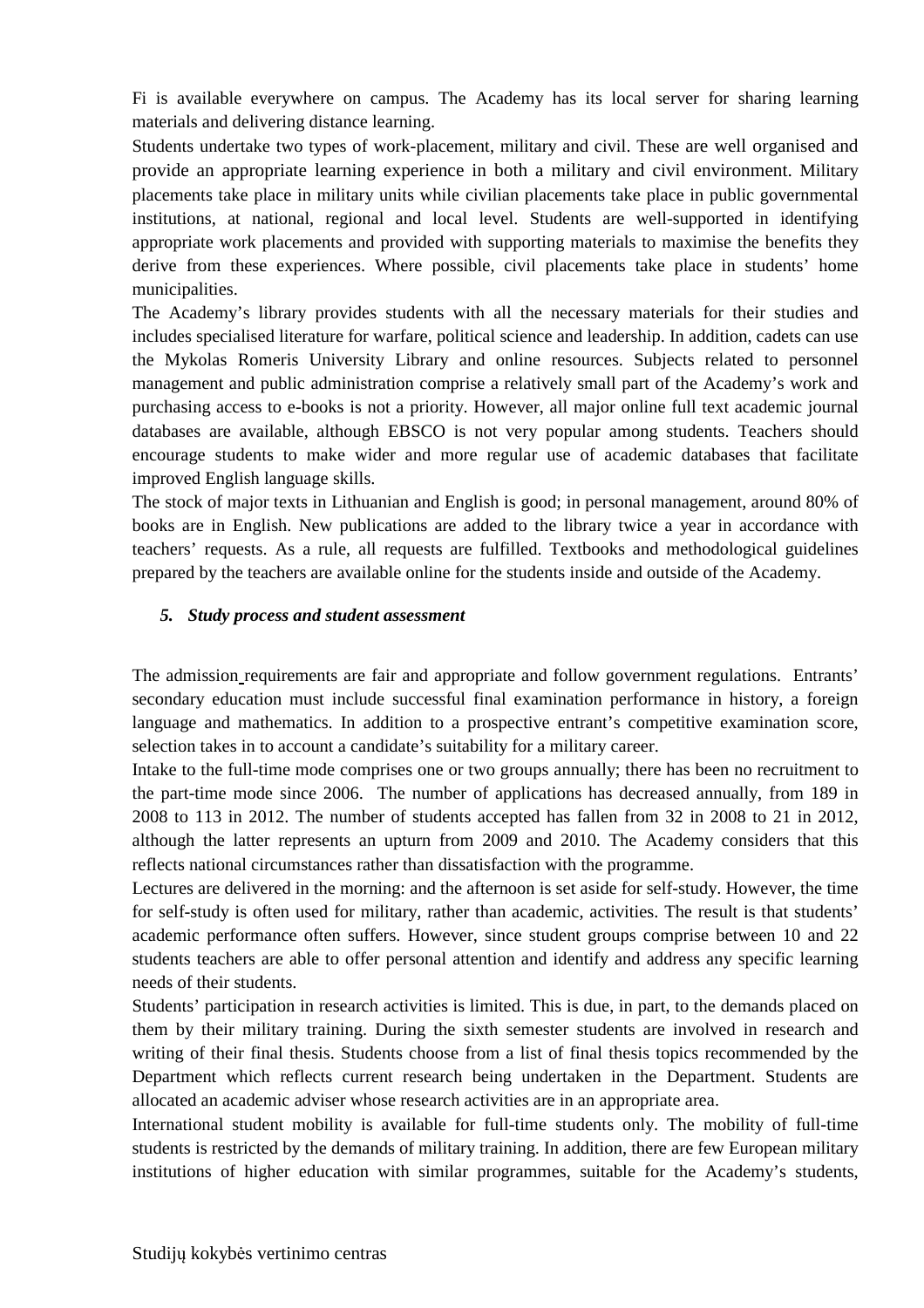thereby limiting further the mobility of its students. In 2011-2012, when the Academy first engaged in mobility schemes, there were three outgoing students and 10 incoming students.

The Academy is keen to expand its outward mobility and believes that there are now better opportunities to implement this. The experts encourage the Academy to explore such opportunities and support student (and staff) participation in international exchange programmes, such as ERASMUS. Students have very good English language skills and many expressed an interest in participating in such activities.

The Cadet Battalion is responsible for providing students (cadets) with academic and social support. The Division of Studies is responsible for the providing information to help students combine their military and academic activities satisfactorily.

From 2011-2012 each student group has had a coordinator responsible for providing continuing support and guidance on academic matters. Full-time students are provided with all necessary material resources, such as accommodation, food, and clothing, for the duration of the programme. They also receive student grants. The Cadet Battalion is responsible for their cultural and sports activities; students are able to access all facilities of the Academy including three sports halls.

The assessment system is explained clearly in the programme and individual course descriptions.

Students' performance is measured by a variety of assessment methods which includes an interim evaluation, evaluation of individual and group tasks, participation in seminars and a final examination. These taken together provide a cumulative score in which the contribution of the examination varies between 20% and 70%. While there may be good reasons for some variability in the contribution of the final examination component there needs to be a review of students' exposure to different assessment methods and a clear rationale for such variability between courses.

Assessment of the final thesis is based on topic relevance, coherence, theory presentation, research complexity, value of results, author contribution, conclusions and suggestions, consistency, language and style, thesis presentation and public defence. Students receive appropriate support in developing their theses.

The programme is part of the complex military officer career path. Graduates continue in the Lithuanian Armed Forces. Although they may seek employment in the civil sector on leaving the armed forces, to date none has done so. Social partners, including the Ministry of National Defence and Commandant of Logistics Command, are in close contact and they report satisfaction with the performance of graduates from the programme.

Student progression rates have differed considerably between full-time and part-time modes. Fulltime students make progress: in 2010 out of an intake of 16 full-time students 13 graduated (81%); in 2012 27 graduated from 32 entrants students (84 %). For some years the Self-Evaluation Report combines full and part-time students when reporting progression rates and therefore it is not possible to discern differences in progression rates between these modes of study for these years. During the period 2008-12 34 students interrupted their studies due, in the main, to military requirements.

#### *6. Programme management*

There is a clear structure identifying responsibilities for programme management at all levels. The Vice-Rector for Studies and Research has overall responsibility for programme management and related quality assurance issues. The Division of Studies reports to him and, in turn, is informed by the Department of Management and the Study Programme Committee for Social Sciences. The Division of Studies is responsible for the Academy's internal study quality monitoring across all programmes and departments.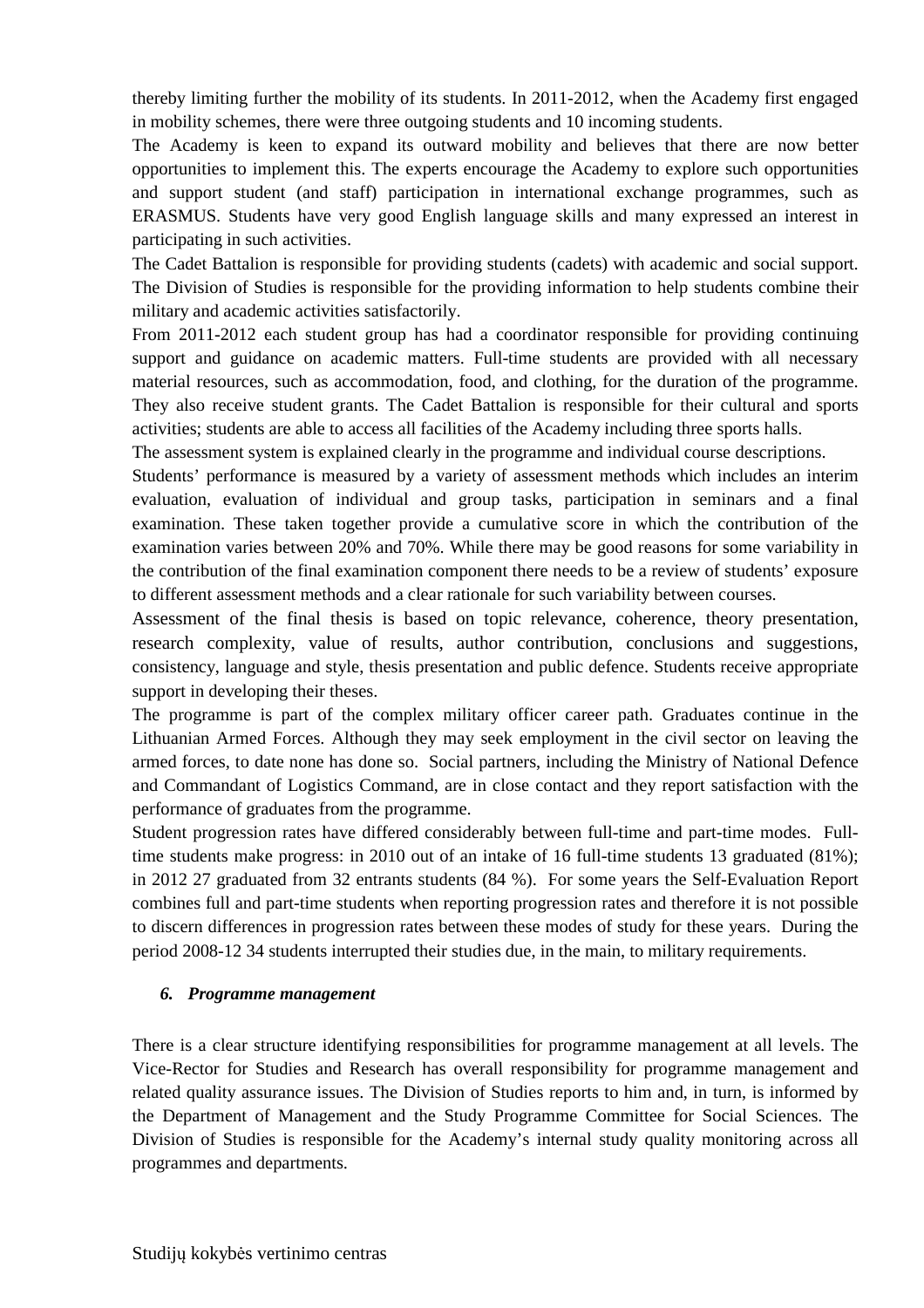Senate meets four times a year and reports to Council. Full Council meets annually, although 'Small Council' meets monthly to expedite Council business. In March 2013 Senate established the Committee for Quality Management to work alongside the Study Programme Committees and the Committee for Teachers' Attestation. This action falls outside the period covered by this evaluation and it is too early to assess its effectiveness, but it is a positive development.

All information relating to the study process is collected by the Division of Studies. This information is gleaned from students, graduates and representatives of the armed services. The Self-Evaluation Report did not specify the nature of the data obtained or provide details of how and when it was obtained. However, since the completion for the Self-Evaluation Report there has been a shift towards collection of more quantitative (rather than qualitative) data. Again, it is too early to assess the impact of this.

The information provided presented little opportunity to evaluate the contribution of internal evaluations to programme improvement. This reflects the lack of transparency in the collection, collation and analysis of data collection for quality assurance and programme management purposes.

However, a number of recommendations from the previous external evaluation have been implemented. Some have yet to be implemented fully, although recent developments indicate that the Academy is seeking to make the necessary changes. Some, such as recruiting sufficient numbers of students are not totally within the power of the Academy to implement, although it is working with other higher education institutions on this issue.

Students, graduates, the armed services and Ministry of Defence are involved in programme management and enhancement. Academy students have their own representative system which reflects their closely-knit community and they have representatives on some committees. However, involvement of rank-and-file students in programme management, and quality assurance needs to be better articulated and more transparent. The student and the Academy systems appear to operate in parallel, with little interaction between them. This is exemplified by the fact that, although the student representative on the Self-Assessment Report writing team was highly articulate and aware of key issues, students who met the experts were unaware of the Self-Assessment Report. This indicates a need for better communication with students on academic matters. Given that many graduates will eventually wish to seek employment in the private sector, there is a need to engage in wider consultation with the private sector to ensure that the programme meets such needs.

The Academy is committed to quality improvement and its recent changes indicate this. It has made some progress and will benefit further from the more student-focused approach being implemented. However, it must first raise the profile of the academic component of the programme (compared with the military aspects) in the minds of the students if students are to be engaged fully in their learning, and develop a sense of 'ownership' in programme management and enhancement.

#### III. RECOMMENDATIONS

- 1. The balance between personnel management and public administration content needs to be reviewed to ensure greater congruency between programme title, intended learning outcomes, content and the name of the final award.
- 2. The Academy should increase support for applied research projects directly related to the programme to underpin the academic standing of the programme and ensure its continued currency.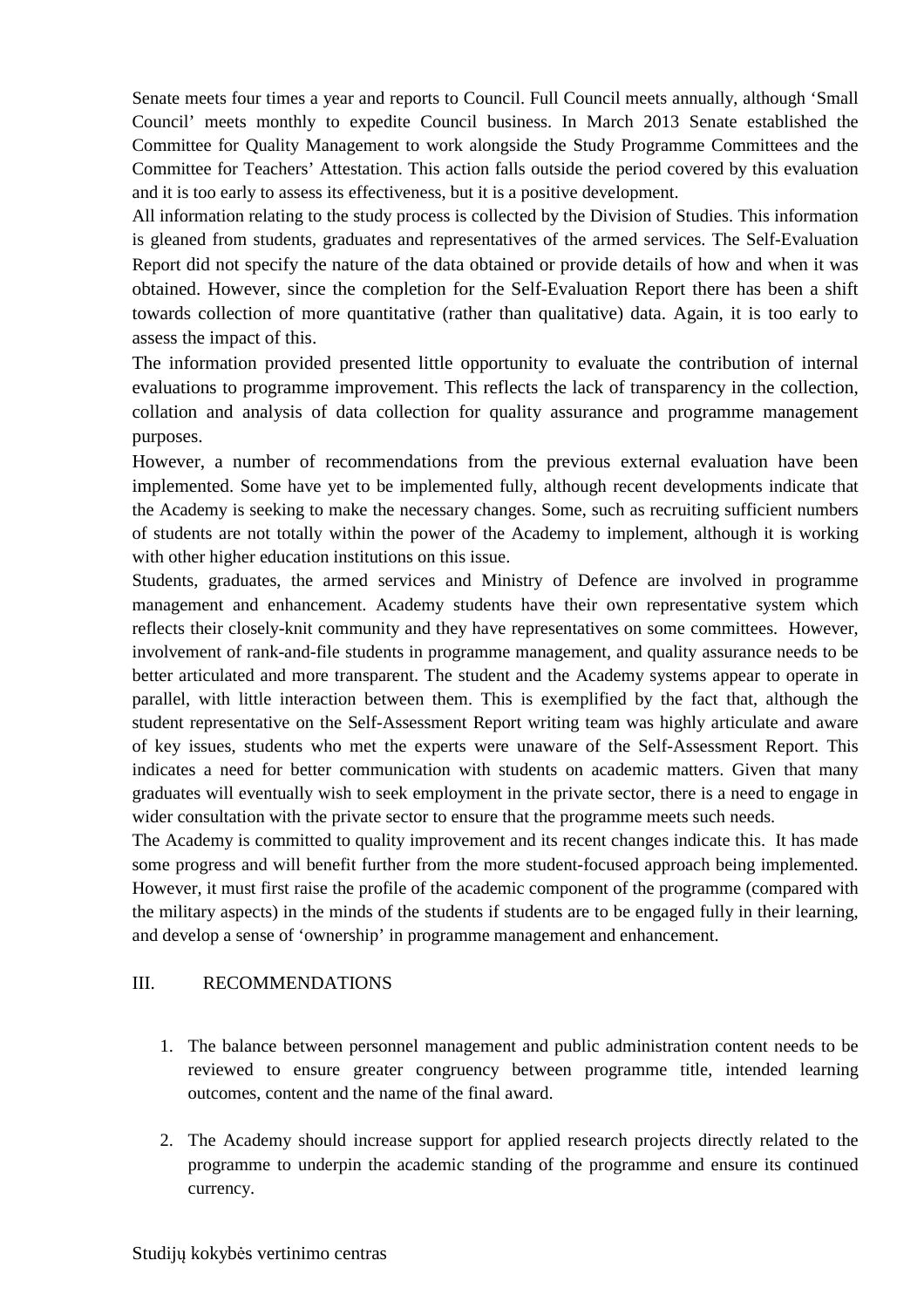- 3. Greater transparency in criteria for providing financial support for staff development activities, such as conference participation, and for student mobility is advisable.
- 4. There is a need for improved, faster, IT hardware to support some of the more specialised programs students are expected to use.
- 5. There is a need for an overview and closer monitoring of students' use of self-study time and to encourage more regular use of academic databases
- 6. The Academy needs to encourage and support greater student outgoing mobility.
- 7. There is a need to review the assessment balance between examination and coursework in individual courses and across the programme as a whole and make explicit the rationale for variations in this.
- 8. There is a need to improve transparency in the data collection, collation and analysis for quality assurance and programme management purposes.
- 9. Involvement of rank-and-file students in programme management, and quality assurance needs to be better articulated and more transparent and wider consultation with the private sector is needed in order to boost students' medium to long-term career opportunities.

#### IV. SUMMARY

The aims and programme description are clearly stated. The programme is designed for persons completing their secondary education and wishing to pursue a career in the Lithuanian Armed Forces. The curriculum structure is clear and the sequence of subjects is logical and not repetitive. The programme is delivered by enthusiastic and well qualified teachers many of whom have a good record of high quality international publications. The library provides a good learning environment with appropriate stock, including key texts in English. Student learning is supported by the use of interactive teaching and learning methods and access to international databases throughout the campus. Students are well-supported in identifying appropriate work placements and provided with supporting materials to maximise the benefits they derive from these experiences. The relatively high number of recent incoming international mobility students and their integration into the learning experience of Lithuanian students is a positive feature. The quality assurance and programme management structure sets out clearly responsibilities at all levels. Students have their own representative system which reflects their closely-knit society.

The programme lacks a clear focus. The programme title is Personnel Management, but the award title is Bachelor of Public Administration. The relationship of the key intended learning outcomes to each of these is not always clear. The currency of the curriculum and its academic underpinning would be enhanced by increased programme-related research. Criteria for providing financial support for staff development, activities, such as conference participation, and for student mobility, lack transparency. There are sufficient PCs, but faster PCs are needed for work with some special software programs, such as SPSS. The time for self-study is often used for military activities instead of the academic learning and greater encouragement for student particiaption in research activities is required. The Academy needs to encourage and support greater student outgoing mobility and there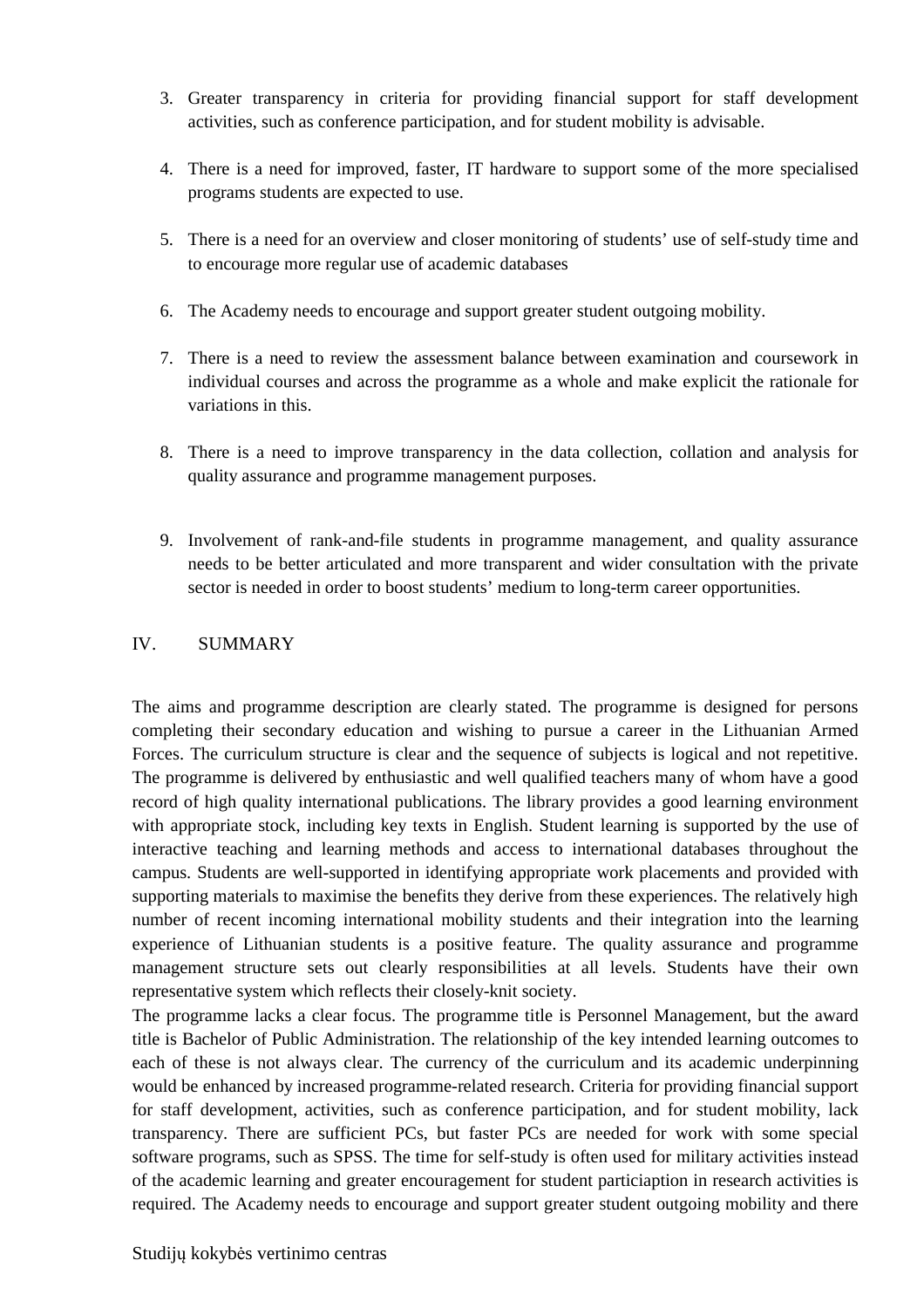is a need for greater student use of reference material in English. Involvement of rank-and-file students in programme management, and quality assurance needs to be better articulated and more transparent and there is a need to engage in wider consultation with the private sector in order to boost students' medium-to-long-term career opportunities.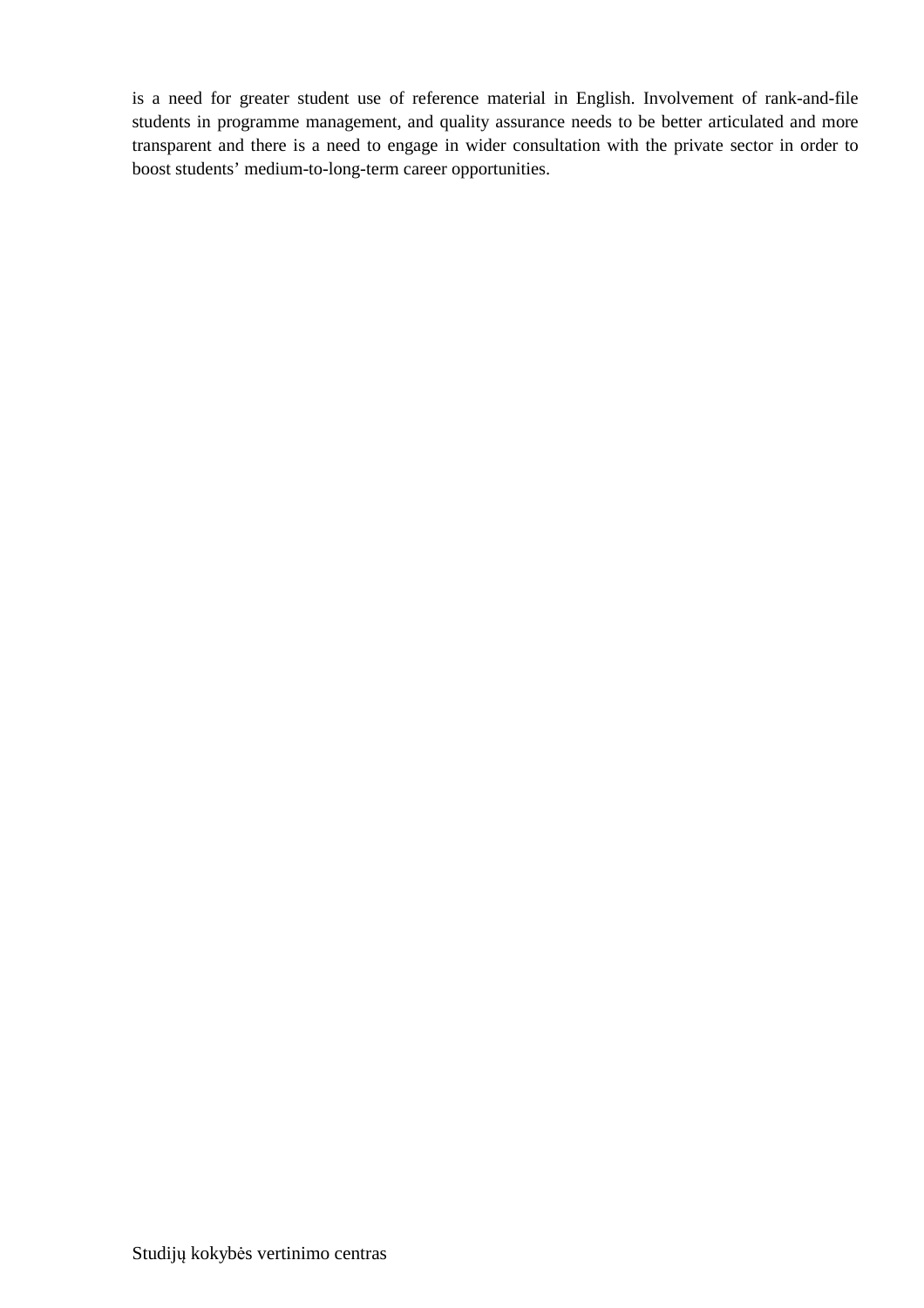#### V. GENERAL ASSESSMENT

The study programme *Personnel Management* (state code – 612N70002) at The General Jonas Žemaitis Military Academy of Lithuania is given **positive** evaluation.

| No.            | <b>Evaluation Area</b>                                                                                     | <b>Evaluation Area</b><br>in Points* |
|----------------|------------------------------------------------------------------------------------------------------------|--------------------------------------|
| 1.             | Programme aims and intended learning outcomes                                                              | 3                                    |
| 2.             | Curriculum design                                                                                          | 3                                    |
| 3.             | <b>Staff</b>                                                                                               |                                      |
| $\overline{4}$ | <b>Material resources</b>                                                                                  | 3                                    |
| 5.             | Study process and assessment (student admission, study process<br>student support, achievement assessment) | 3                                    |
| 6.             | Programme management (programme administration, internal quality<br>assurance)                             | 3                                    |
|                | <b>Total:</b>                                                                                              | 10                                   |

*Study programme assessment in points by evaluation areas*.

\*1 (unsatisfactory) - there are essential shortcomings that must be eliminated;

2 (satisfactory) - meets the established minimum requirements, needs improvement;

3 (good) - the field develops systematically, has distinctive features;

4 (very good) - the field is exceptionally good.

Grupės vadovas: Supervisory of the Supervisor Section 1. Butel<br>Team leader:

Grupės nariai: Team members: Anu Toots Renate Deininger Inesa Voroncuk Regimantas Čiupaila Augustė Meškytė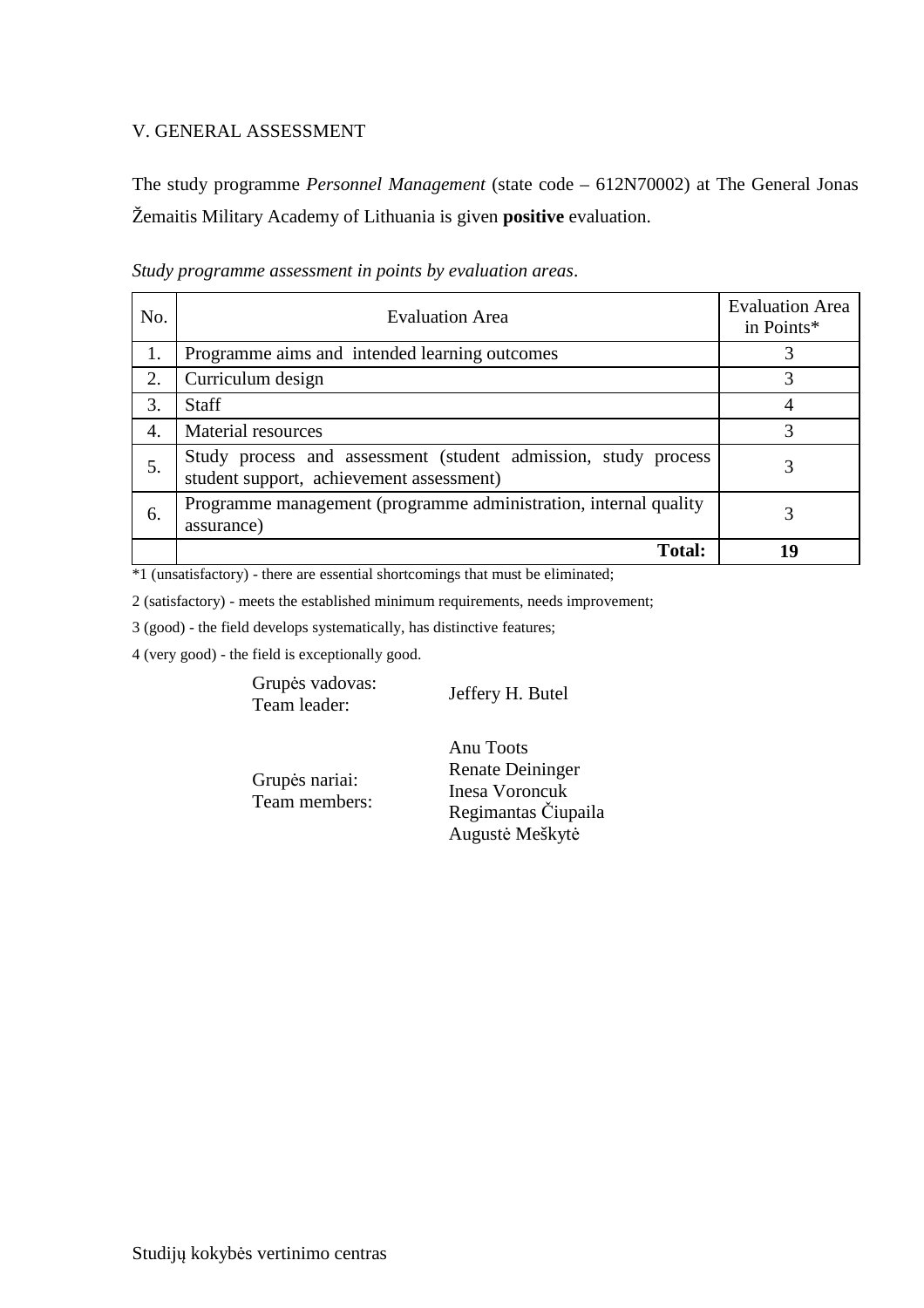# **GENEROLO JONO ŽEMAIČIO LIETUVOS KARO AKADEMIJOS PIRMOSIOS PAKOPOS STUDIJŲ PROGRAMOS PERSONALO VADYBA (VALSTYBINIS KODAS – 612N70002) 2013-09-17 EKSPERTINIO VERTINIMO IŠVADŲ NR. SV4-308 IŠRAŠAS**

<...>

### **V. APIBENDRINAMASIS ĮVERTINIMAS**

Generolo Jono Žemaičio Lietuvos Karo akademijos studijų programa *Personalo vadyba*  (valstybinis kodas – 612N70002) vertinama **teigiamai**.

| Eil.             | Vertinimo sritis                                 | <b>Srities</b>          |
|------------------|--------------------------------------------------|-------------------------|
| Nr.              |                                                  | įvertinimas,<br>balais* |
|                  |                                                  |                         |
| 1.               | Programos tikslai ir numatomi studijų rezultatai | 3                       |
| 2.               | Programos sandara                                | 3                       |
| 3.               | Personalas                                       | $\overline{4}$          |
| $\overline{4}$ . | Materialieji ištekliai                           | 3                       |
| 5.               | Studijų eiga ir jos vertinimas                   | 3                       |
| 6.               | Programos vadyba                                 | 3                       |
|                  | Iš viso:                                         | 19                      |

\* 1 - Nepatenkinamai (yra esminių trūkumų, kuriuos būtina pašalinti)

2 - Patenkinamai (tenkina minimalius reikalavimus, reikia tobulinti)

3 - Gerai (sistemiškai plėtojama sritis, turi savitų bruožų)

4 - Labai gerai (sritis yra išskirtinė)

<...>

## **IV. SANTRAUKA**

Aiškiai nurodyti programos tikslai ir pateiktas aiškus jos aprašas. Ši programa skirta baigiantiems vidurinę mokyklą ir norintiems siekti karjeros Lietuvos ginkluotosiose pajėgose. Programos sandara aiški, studijų dalykai išdėstyti nuosekliai ir nesikartoja. Programą dėsto

Studijų kokybės vertinimo centras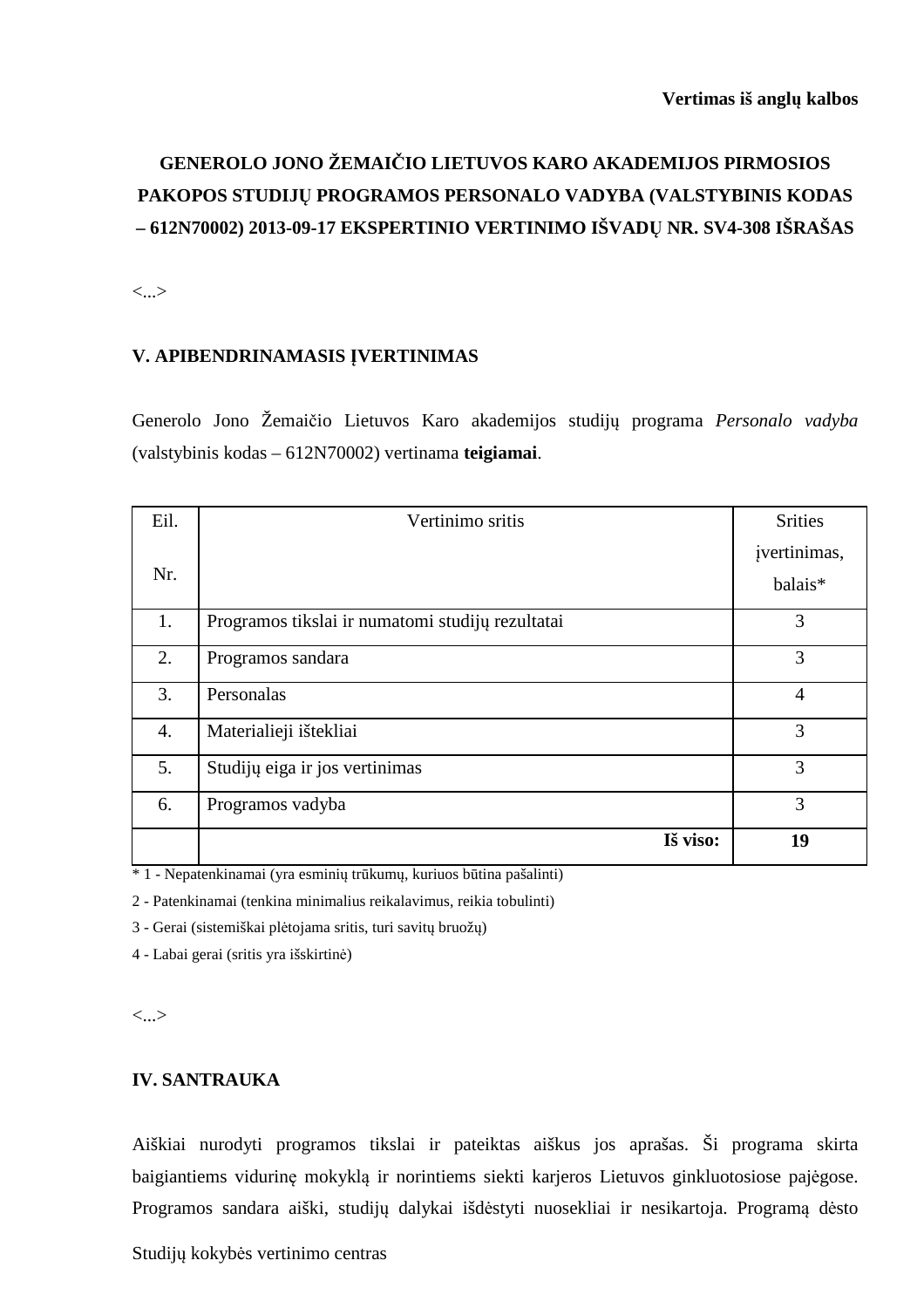entuziastingi ir kvalifikuoti dėstytojai, kurių daugelis yra paskelbę nemažai kokybiškų publikacijų tarptautiniuose leidiniuose. Biblioteka užtikrina gerą mokymosi aplinką; ji turi pakankamai išteklių, įskaitant svarbiausius tekstus anglų kalba. Studijas palengvina tai, kad naudojami interaktyvūs mokymo ir mokymosi metodai, visoje Akademijoje prieinamos tarptautinės duomenų bazės. Studentams padedama susirasti tinkamą darbą, jie aprūpinami pagalbine medžiaga, kuri padeda maksimaliai padidinti iš šios patirties gaunamą naudą. Pozityvu tai, kad palyginti didelis atvykstamasis užsienio studentų, kurie studijuoja kartu su Lietuvos studentais, judumas. Kokybės užtikrinimo ir programos vadybos sistemoje aiškiai nustatyta atsakomybė visais lygiais. Studentai turi savo atstovavimo sistemą, kuri rodo studentų bendruomenės glaudumą.

Nepakankamai aišku, į ką ši programa orientuota. Programos pavadinimas - "Personalo vadyba", o laipsnio pavadinimas – "viešojo administravimo bakalauras". Ne visada aiškus pagrindinių numatomų studijų rezultatų ryšys su kiekvienu iš jų. Programa taptų populiaresnė ir jos akademinis pagrindas sutvirtėtų, jei būtų atliekama daugiau su programa susijusių mokslinių tyrimų. Nepakankamai skaidrūs personalo tobulinimo veiklai, pavyzdžiui, dalyvavimui konferencijose, ir studentų mobilumui skirtos finansinės paramos teikimo kriterijai. Kompiuterių pakanka, tačiau darbui su kai specialiomis kompiuterinėmis programomis reikia greitesnių kompiuterių. Savarankiškoms studijoms skirtas laikas dažnai panaudojamas ne akademiniam mokymuisi, o karinėms pratyboms; reikia labiau skatinti studentus dalyvauti mokslinių tyrimų veikloje. Akademija turi labiau skatinti ir remti išvykstamąjį studentų judumą, be to, studentai turi daugiau naudotis pagalbine medžiaga anglų kalba. Turi būti aiškiau suformuluotas ir skaidresnis eilinių studentų dalyvavimas programos vadybos ir kokybės užtikrinimo procese; reikia plačiau konsultuotis su privačiu sektoriumi, siekiant studentus paskatinti siekti vidutinės trukmės ir ilgalaikių karjeros galimybių.

#### **III. REKOMENDACIJOS**

- 1. Reikia peržiūrėti personalo vadybos ir viešojo administravimo turinio pusiausvyrą, kad jis labiau atitiktų programos pavadinimą, numatomus studijų rezultatus, turinį ir suteikiamos kvalifikacijos pavadinimą.
- 2. Akademija turėtų stipriau remti taikomuosius mokslinių tyrimų projektus, tiesiogiai susijusius su programa, siekiant palaikyti šios programos akademinę reputaciją ir užtikrinti jos ilgalaikį populiarumą.
- 3. Patartina nustatyti skaidresnius kriterijus finansiškai remti personalo tobulinimo veiklą, pvz., dalyvavimą konferencijose, taip pat ir studentų judumą.